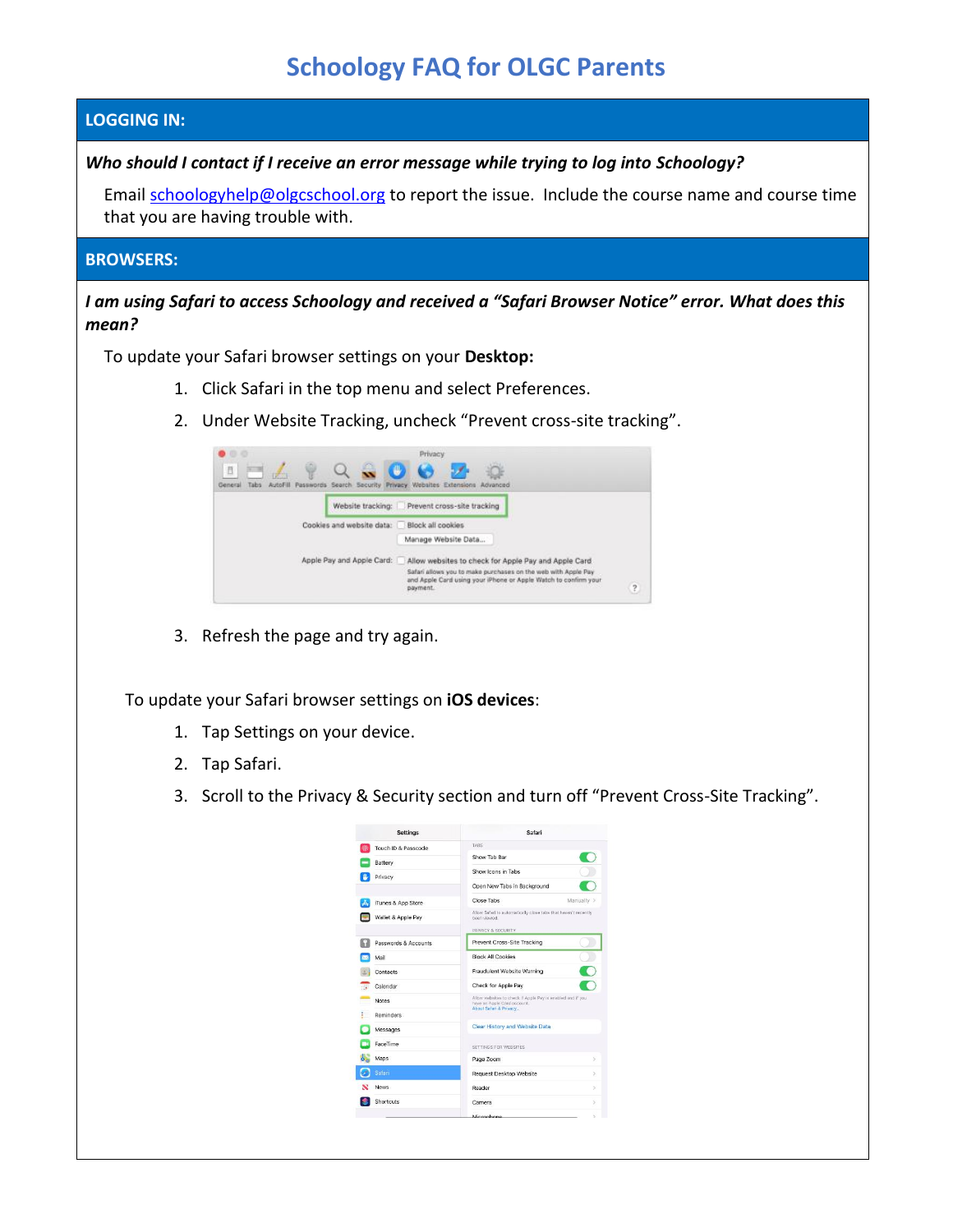## *Why can't I access Conferences within the Schoology app?*

Log in to Schoology using a web browser, rather than the app. We suggest using Google Chrome or Safari.

## *Why don't I see a link to Conferences when I'm logged into Schoology?*

Make sure you are logged in with the student account. Click on the Homeroom class and then the Conferences link.

### *Why don't I see a link to Conferences when I'm sure I logged into the right course at the right time?*

Make sure you are logged in with the student account. Email [schoologyhelp@olgcschool.org](mailto:schoologyhelp@olgcschool.org) to report the issue. Include the course name and course time that you are having trouble with.

## *What should I do when I see a "Private Access Only" error message while trying to access Conferences?*

Verify that you are logged into your student's account. Parent accounts will display your name in the upper right corner. If you are viewing as your Student, you will see a light blue bar across the top of the page that says, "You are viewing as [student name]".

Parent accounts do not have all the functionality that student accounts have.

### *Why can't I see any other students in my child's Conference?*

To keep students focused on the teacher and the class at-hand, Conferences will only show the teacher at this time.

#### *Why can't I see my child's Gym or PE class in Conferences?*

Not all specials will have a Conference options. Gym will not be offered via Conferences at this time. Health and Wellness class will be available when the students are inside.

# *My child logged into their Course a little early and has been waiting for the teacher to start a Conference for what seems like a long time.*

Try refreshing your browser to see if the teacher has logged in while you were waiting.

*I received a "Media Can't Be Sent" error and, though I can hear others in a Conference, I cannot see them.*

This can be solved by using a Google Chrome browser.

### **GRADES:**

*The grades listed in Schoology do not match with what my child is expecting and/or grades are missing from Schoology. Where can I find them?*

PowerSchool is the system of record for students' grades. OLGC teachers will not be using Schoology for recording any grading information at this time.